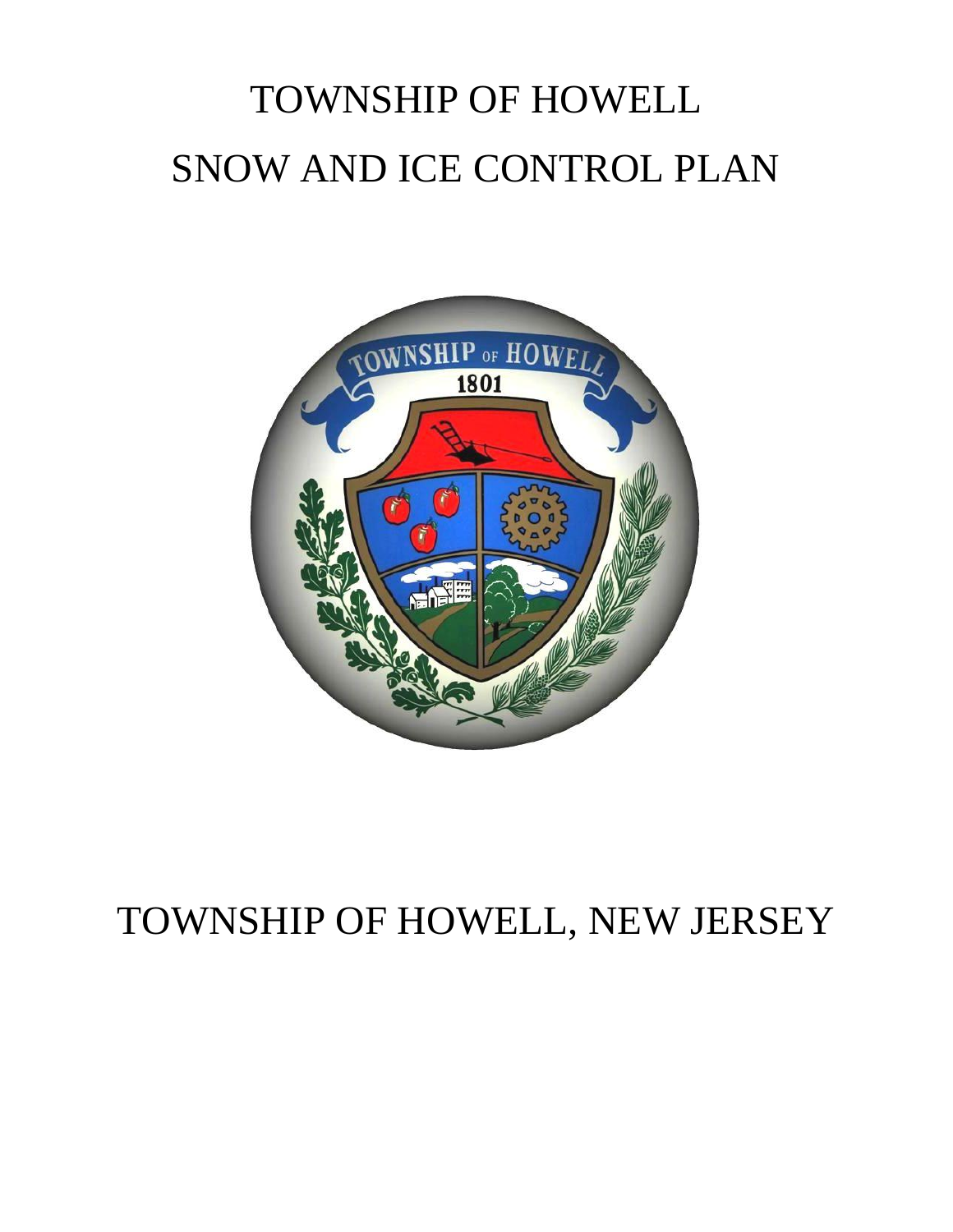#### Table of Contents

| Introduction                                 | $\mathbf{1}$                               |
|----------------------------------------------|--------------------------------------------|
| <b>General Purpose</b>                       |                                            |
| Objective                                    |                                            |
| <b>Information for Residents</b>             |                                            |
| Township Ordinance                           |                                            |
| <b>Suggested Action</b>                      | $\overline{\mathbf{c}}$                    |
| Mailboxes and Mail Posts                     | $\frac{2}{2}$                              |
| Private Driveways                            |                                            |
| <b>Plow Trucks with Plows Raised</b>         | $\overline{c}$                             |
| <b>Contacting Township</b>                   | 3                                          |
| Roads Not Maintained by the Township         | $\overline{4}$                             |
| Pre-Season Operations                        | 5                                          |
| <b>Snow Fence</b>                            |                                            |
| <b>Equipment Readiness</b>                   | $\begin{array}{c} 5 \\ 5 \\ 5 \end{array}$ |
| <b>Truck Readiness</b>                       |                                            |
| <b>Material Readiness</b>                    | 5                                          |
| <b>Plow Equipment Readiness</b>              | 5                                          |
| <b>Spare Parts</b>                           | 6                                          |
| Tools and Safety Gear                        | 6                                          |
| <b>Personnel Readiness</b>                   | 6                                          |
| <b>Contract Services</b>                     | 6                                          |
| Operations                                   | 7                                          |
| Goal of Snow and Ice Control Operations      | $\overline{7}$                             |
| Crew Assignment                              | 7                                          |
| <b>Personnel Policies</b>                    | $\overline{7}$                             |
| Ice Control Inventory                        | 8                                          |
| <b>Equipment Inventory</b>                   | 8                                          |
| <b>Operator Communication with Residents</b> | 9                                          |
| <b>Weather Forecasting</b>                   | 9                                          |
| Plowing and Spreading Operations             | 9                                          |
| <b>General Operator Guidelines</b>           | 10                                         |
| <b>Emergency and Special Needs Response</b>  | 10                                         |
| <b>Material Usage</b>                        | 10                                         |
| Documentation and Reporting                  | 11                                         |
|                                              |                                            |
| <b>Post-Event Operations</b>                 | 12                                         |
| Safety Restoration and Cleanup Operations    | 12                                         |
| <b>Drainage Restoration</b>                  | 12                                         |
| Evaluation                                   | 12                                         |
| <b>Post-Event Operational Tasks</b>          | 12                                         |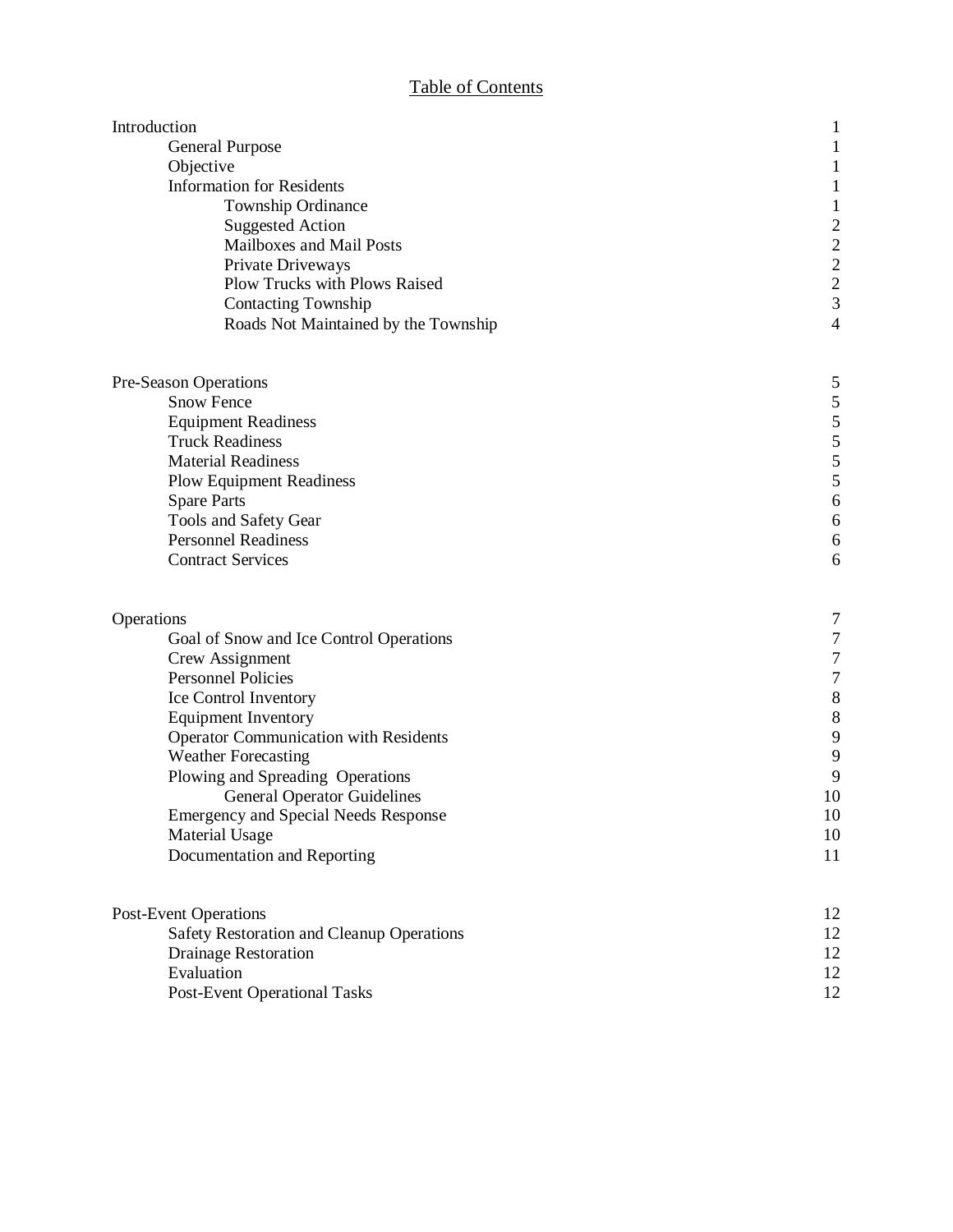# **Introduction**

#### **General Purpose**

It is Howell Township's goal to provide a transportation system that is passable and reasonably safe as much of the time as possible within the limitations imposed by the natural environment and the availability of equipment, material and personnel resources. As a result of those limitations, it is recognized that there will be occasions when the pavement surfaces will be slippery and/or snow and ice covered. Under normal conditions a typical snow storm will require 16 to 24 hours to clear. During these periods motorists must recognize the conditions and operate their vehicles in an appropriately safe manner.

# **Objective**

The responsibility of providing snow and ice control for Howell Township's roadways, totaling 573 lane miles, is assigned to the Department of Public Works. Snow and ice control is considered emergency work because the streets must be cleared any time, day or night.

The objective of the snow and ice control plan is to provide maximum service to the public during periods of snow and ice while exercising wise management of Howell Township's resources.

#### **Information for Residents**

The Township will notify residents of upcoming snow and ice weather events via the Township web page, the emergency notification system and the "Notify Me" email system as soon as snow and ice operations are expected to begin. Whenever possible, additional notifications may be issued before and during the operations.

#### **The following is a list of actions Howell Township residents must adhere to during snow and ice weather events, as per township ordinance:**

- 1. Whenever snow has fallen and the accumulation is such that it covers the street or highway, an emergency shall exist and no vehicles, equipment or personal property shall be parked on the streets, roadways, highways or right-of-ways. The parking prohibition shall remain in effect after the snow has ceased, until all salting and plowing has been accomplished, and to the extent that parking will not interfere with the normal flow of traffic. (265-1.A)
- 2. All portable sports equipment and apparatus in the public streets and right-of-way of the Township are prohibited during winter months which, for the purpose of this section, shall mean November 1 through March 31. (265-2.A)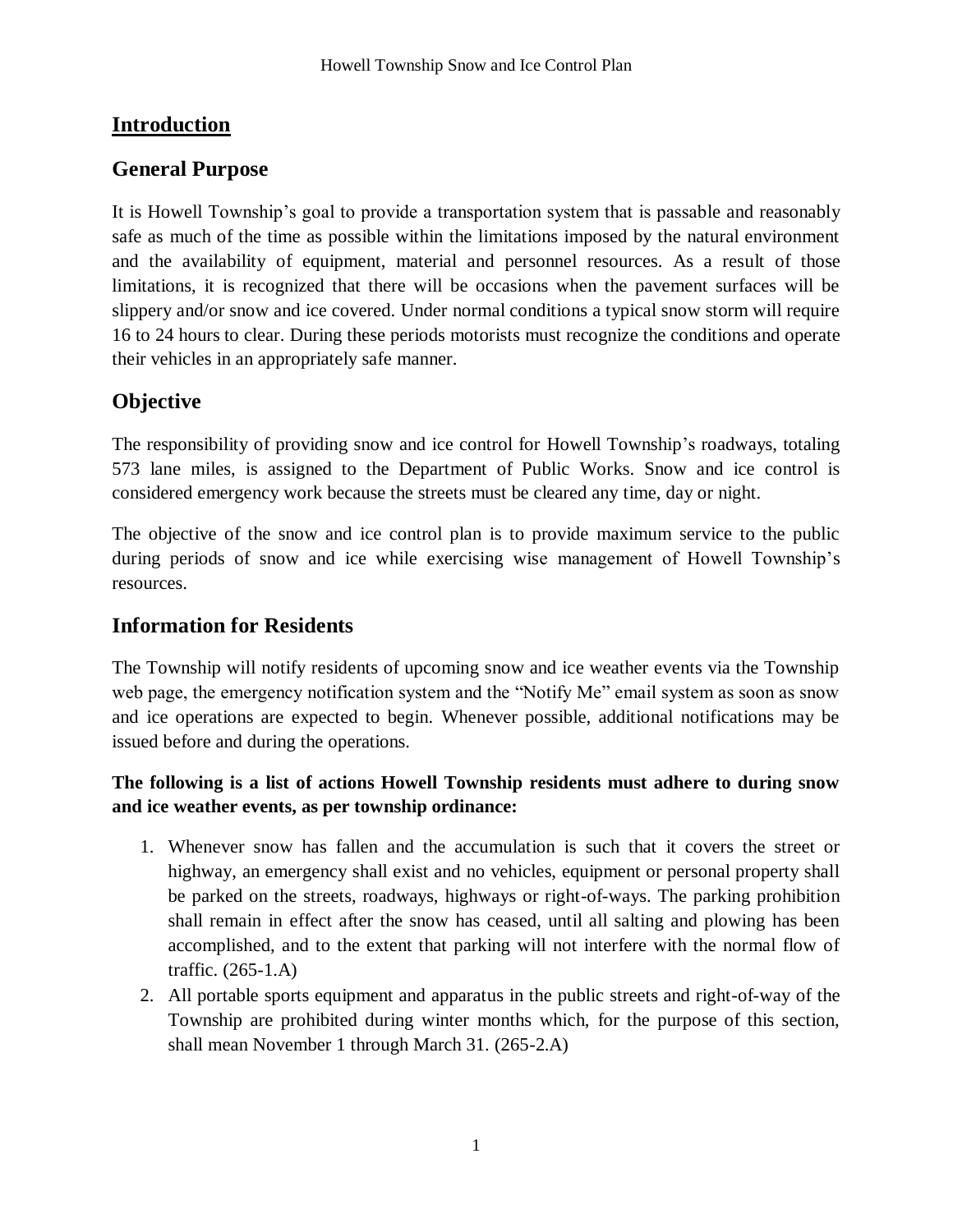- 3. The owner, occupant or tenant on premises abutting or bordering on any street in the Township shall remove all snow and ice from the abutting sidewalks of such street or the abutting right-of-way actually used by the public. (265-11.A)
- 4. No owner, tenant or occupant of any premises abutting on any street shall throw, place, deposit, discharge onto, cast upon or allow to flow sump pump discharge or drainage water from the buildings or downspouts from any premises or throw, place, deposit, discharge onto or cast upon snow or ice into or upon any street or sidewalk. (265-13)

#### **The following is a list of suggested actions for Howell Township residents during snow and ice weather events:**

- 1. Do not allow children to build and occupy snow forts and similar creations within 10 feet from the edge of pavement.
- 2. Remove all non-permanent seasonal items from within 10 feet from the edge of pavement.
- 3. Do not park cars in driveways within 10 feet from the edge of pavement.
- 4. Trim trees so that branches do not extend beyond the back of the curb.
- 5. Pile snow from the driveway throat on the side which is downstream from traffic. This will minimize visibility problems.

#### **Mailboxes and Mailbox Posts**

You can help reduce the possibility of a damaged/broken mailbox or mailbox post. Plow operators are urged to take precautions to avoiding hitting mailbox posts. Experience has shown that reduced visibility during a storm makes it difficult for a driver to see a post in time to avoid striking it or pushing it over with plowed snow.

Any installation within the right-of-way – including a mailbox/mail post – is placed there at the owner's risk. Owners are encouraged to install mailboxes at the maximum usable distance from the edge of the pavement. Posts should also be checked for deterioration to reduce the possibility that the weight of the plowed snow may simply break or push the post over.

#### **Private Driveways**

Township snow removal crews do not clear private driveways or driveway entrances of accumulated snow.

It is recommended, prior to snow/ice removal season, that township residents apply a driveway protectant. This will help eliminate the possibility of damage from snow removal materials. The Township is not responsible for damage to private driveways, etc. due to snow/ice removal materials.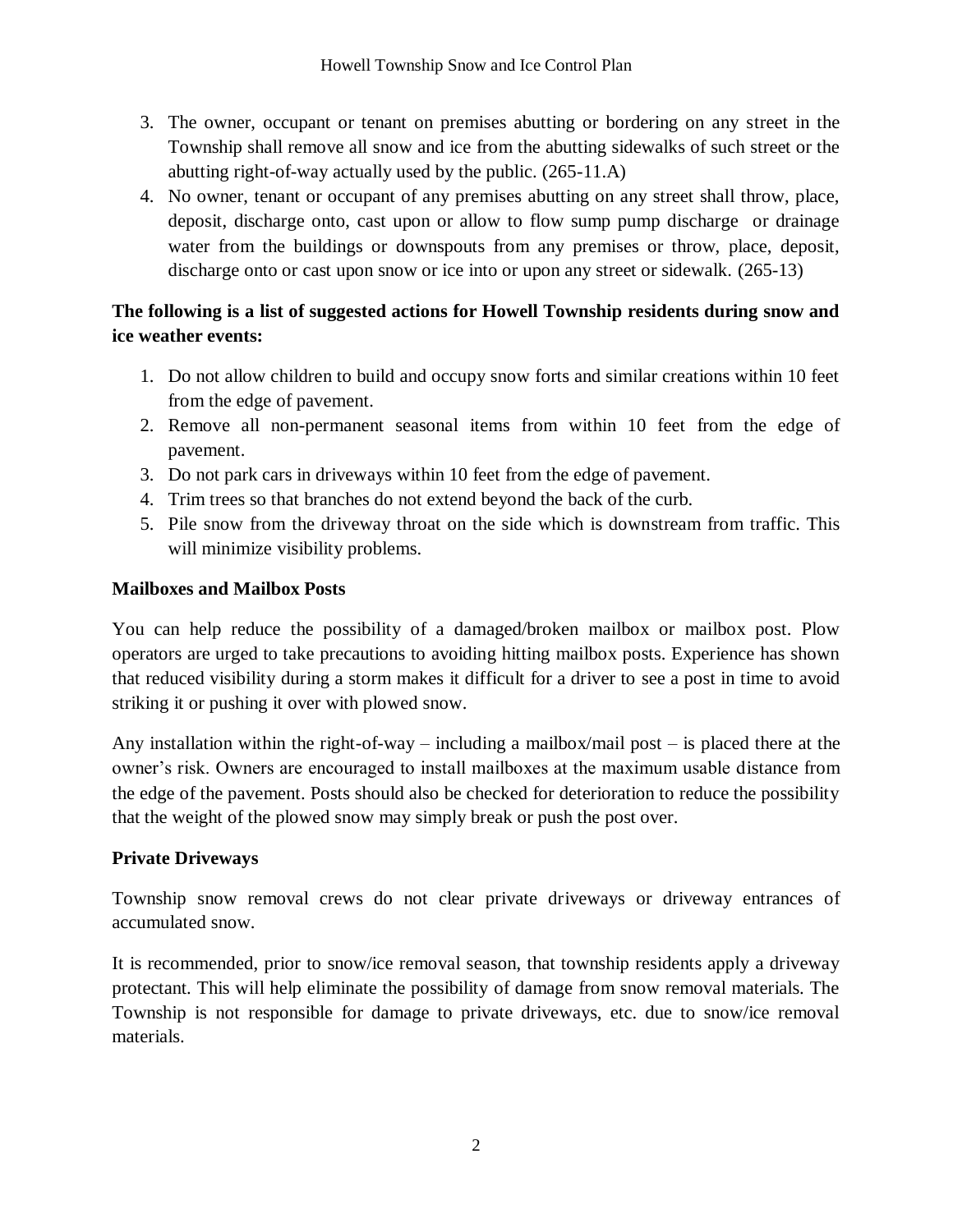#### **Plow Trucks with Plows Raised**

A truck with a raised plow does not always mean the driver has completed your area. They may be:

- 1. Returning for fuel or vehicle service
- 2. Returning to the maintenance yard for additional treatment material
- 3. Responding to a call to assist emergency services, i.e.,
	- a. Police Department
	- b. Fire Department
	- c. Emergency Medical Services

#### **Contacting the Township during a Snow or Ice Event**

Howell Township offices can be reached at (732) 938-4500. Further contact information can be obtained from the Township website at [www.twp.howell.nj.us.](http://www.twp.howell.nj.us/)

*In case of emergency, dial 9-1-1.*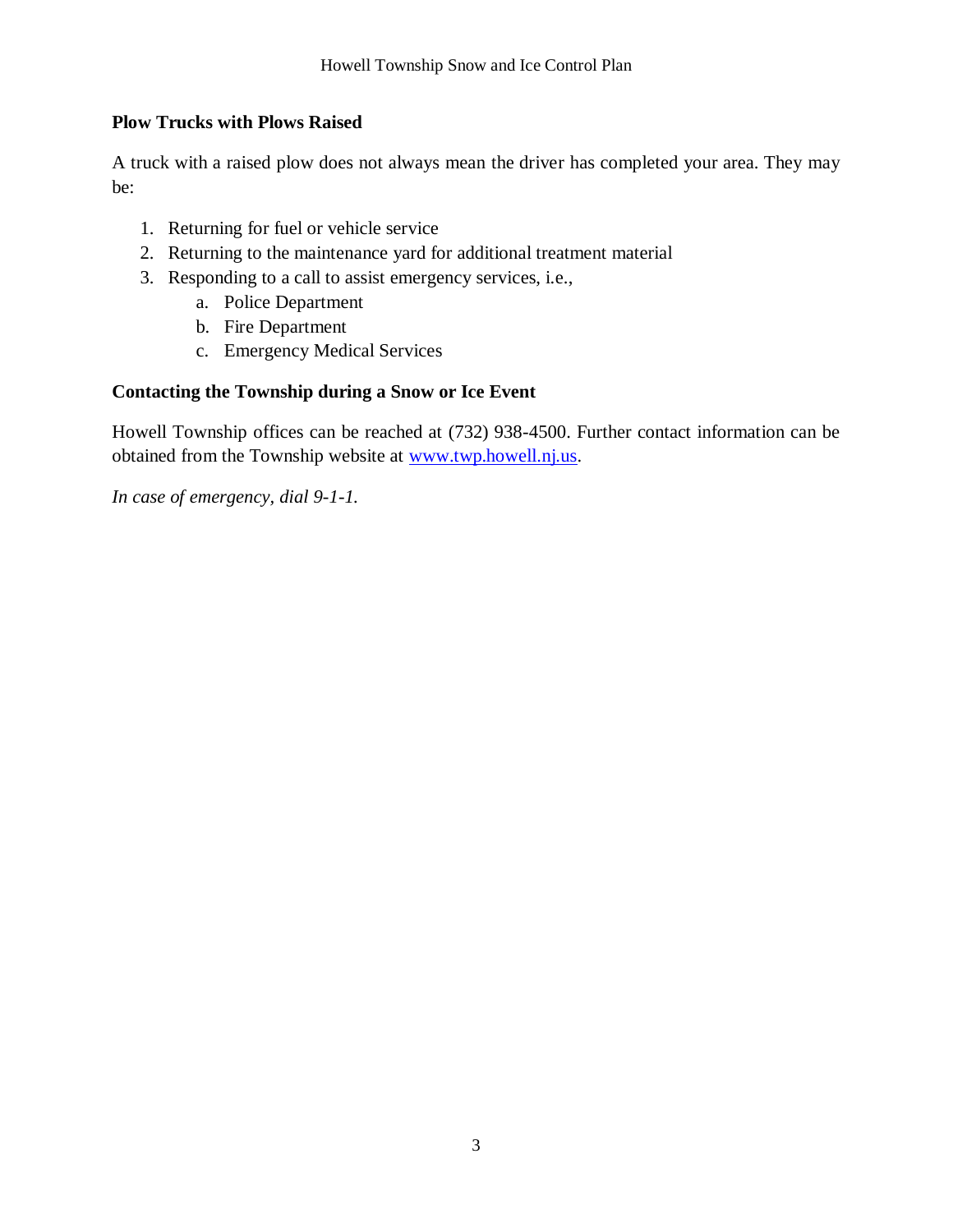| <b>Monmouth County Maintained Roads</b>               | <b>Privately Maintained Areas</b>        |  |  |
|-------------------------------------------------------|------------------------------------------|--|--|
| Adelphia-Farmingdale Road (County Road                | Adelphia Greens                          |  |  |
| 524)                                                  |                                          |  |  |
| Allaire Road (County Road 547)                        | Angle Inn                                |  |  |
| Asbury Road (County Road 547)                         | <b>Bel Aire Estates</b>                  |  |  |
| <b>Belmar Boulevard (County Road 18)</b>              | <b>Brooktree Estates</b>                 |  |  |
| Colts Neck Road (County Road 35)                      | Cedar Glen at Howell                     |  |  |
| Herbertsville Road (Count Road 549)                   | <b>Country Village</b>                   |  |  |
| Lakewood-Farmingdale Road (County Road                | Equestra                                 |  |  |
| 547)                                                  |                                          |  |  |
| Main Street (County Road 524)                         | Evergreen Estates/Hummingbird Court      |  |  |
| Manassa Road (County Road 21)                         | Four Seasons at Monmouth Woods           |  |  |
| N. Main Street (County Road 35)                       | <b>Green Acres</b>                       |  |  |
| Old Tavern Road – East of the Manassa Road            | Greenway Run                             |  |  |
| <b>Intersection (County Road 21)</b>                  |                                          |  |  |
| Southard Avenue (County Road 21)                      | Hidden View/Pine View Estates            |  |  |
| Squankum-Yellowbrook Road (County Road                | Hollyhurst                               |  |  |
| 524A)                                                 |                                          |  |  |
| W. Main Street (County Road 524)                      | <b>Monmouth Chase</b>                    |  |  |
| <b>State Maintained Roads</b>                         | Oak Hill                                 |  |  |
| Interstate 195                                        | Pine Hill III                            |  |  |
| Route 9                                               | Point<br>O' Woods<br>(Condominium<br>and |  |  |
|                                                       | <b>Townhouse Areas</b> )                 |  |  |
| Route 33                                              | <b>Surrey Downs</b>                      |  |  |
| <b>Route 33 Business</b>                              | The Windmill Club (Except Eagle Drive)   |  |  |
|                                                       | The Grande at Howell                     |  |  |
| Route 34                                              | The Townhomes at Eagle Oaks              |  |  |
| (Including all associated jug-handles & access ramps) | Verdana                                  |  |  |
|                                                       | <b>Winding Brook</b>                     |  |  |
|                                                       | <b>Private Roads</b>                     |  |  |
|                                                       | <b>Brookside Street</b>                  |  |  |
|                                                       | <b>Central Avenue</b>                    |  |  |
|                                                       | <b>Colts Crossing Road</b>               |  |  |
|                                                       | <b>Duchess Court</b>                     |  |  |
|                                                       | <b>Industrial Court</b>                  |  |  |
|                                                       | <b>Orchard Road</b>                      |  |  |
|                                                       | Rappelyea Road                           |  |  |
|                                                       | <b>Tice Road</b>                         |  |  |
|                                                       | <b>Tiffany Court</b>                     |  |  |
|                                                       |                                          |  |  |
|                                                       |                                          |  |  |
|                                                       |                                          |  |  |
|                                                       |                                          |  |  |

# **The following is a list of roads that are NOT maintained by Howell Township:**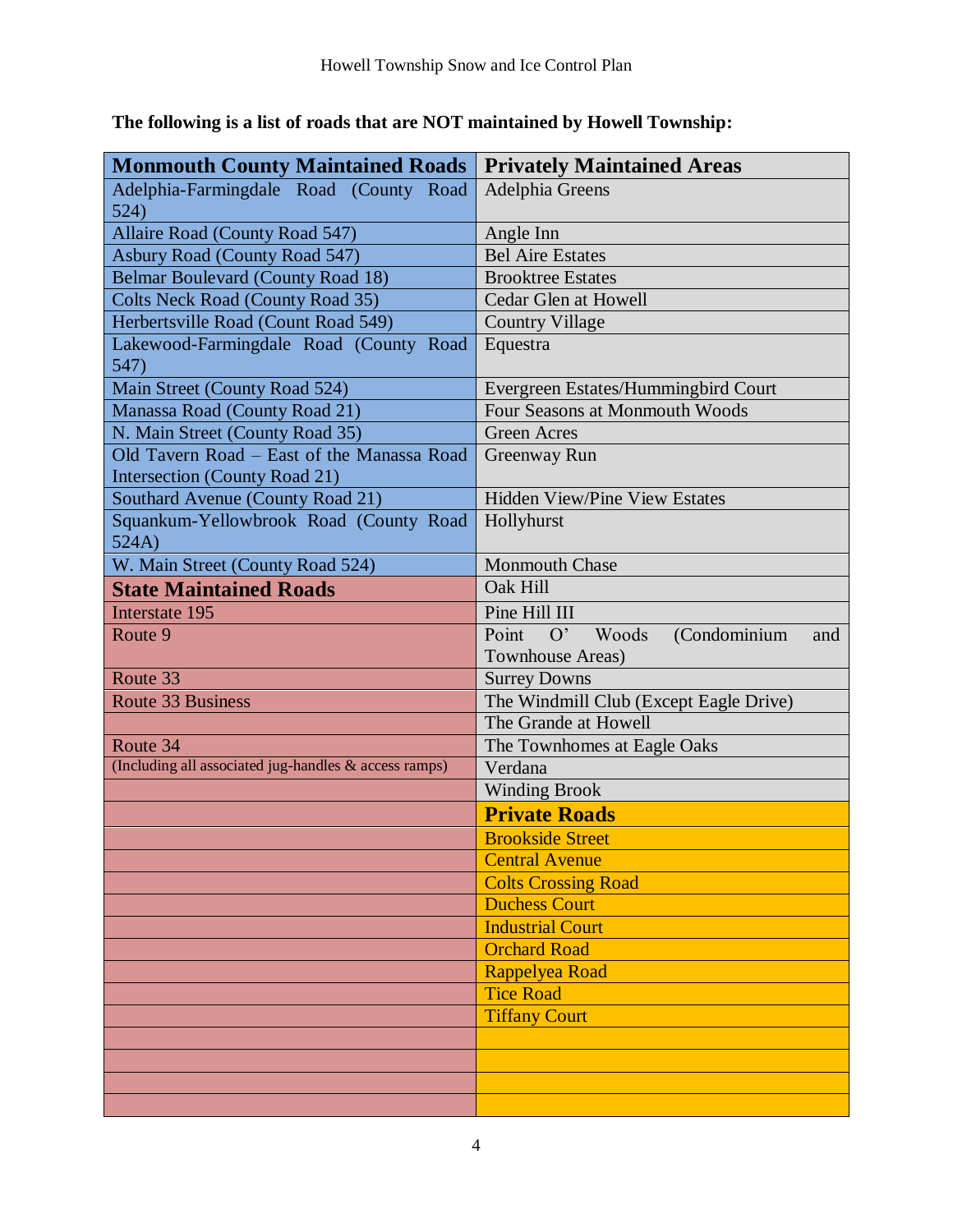#### **Pre-Season Operations**

#### **Snow Fence**

In order to prevent the drifting of snow on roadways which are exposed to high winds, snow fence will be erected on certain non-developed property adjacent to the following roadways:

| Roadway                                   | <b>Amount of Snow Fence</b> |
|-------------------------------------------|-----------------------------|
| <b>Bennett Road</b>                       | 500 feet                    |
| Crow Hill Road                            | 100 feet                    |
| <b>Five Points Road</b>                   | 175 feet                    |
| Havens Bridge Road                        | $1,100$ feet                |
| <b>Howell Road</b>                        | 8,450 Feet                  |
| Lakewood-Allenwood Road & Cascades Avenue | $1,104$ feet                |
| Vanderveer Road                           | 900 feet                    |

Howell Township Department of Public Works shall contact the property owners or their designee for each location prior to the erecting of snow fence. The target date for installation is as early in the season as private property owners allow the township to install the fencing. The snow fence shall be removed by April  $1<sup>st</sup>$ .

#### **Equipment Readiness**

All of Howell Township's snow and ice control related equipment shall be inspected; repaired as necessary, and receive scheduled maintenance prior to the snow and ice season.

#### **Truck Readiness**

All trucks shall be checked with full winter equipment (plows and spreaders) prior to the first anticipated snow and/or ice event of the season.

#### **Material Readiness**

All materials required of snow and/or ice control operations shall receive required maintenance and be lubricated, repaired and calibrated prior to the first anticipated snow and/or ice event of the season.

#### **Plow Equipment Readiness**

Plow equipment shall be inventoried, test mounted, and inspected for proper function, missing parts, structural damage, proper adjustment, etc. Necessary repairs and replacement shall be made. Plows shall be stored in a position for easy hookup and have easy-to-read identification to match them to the proper truck.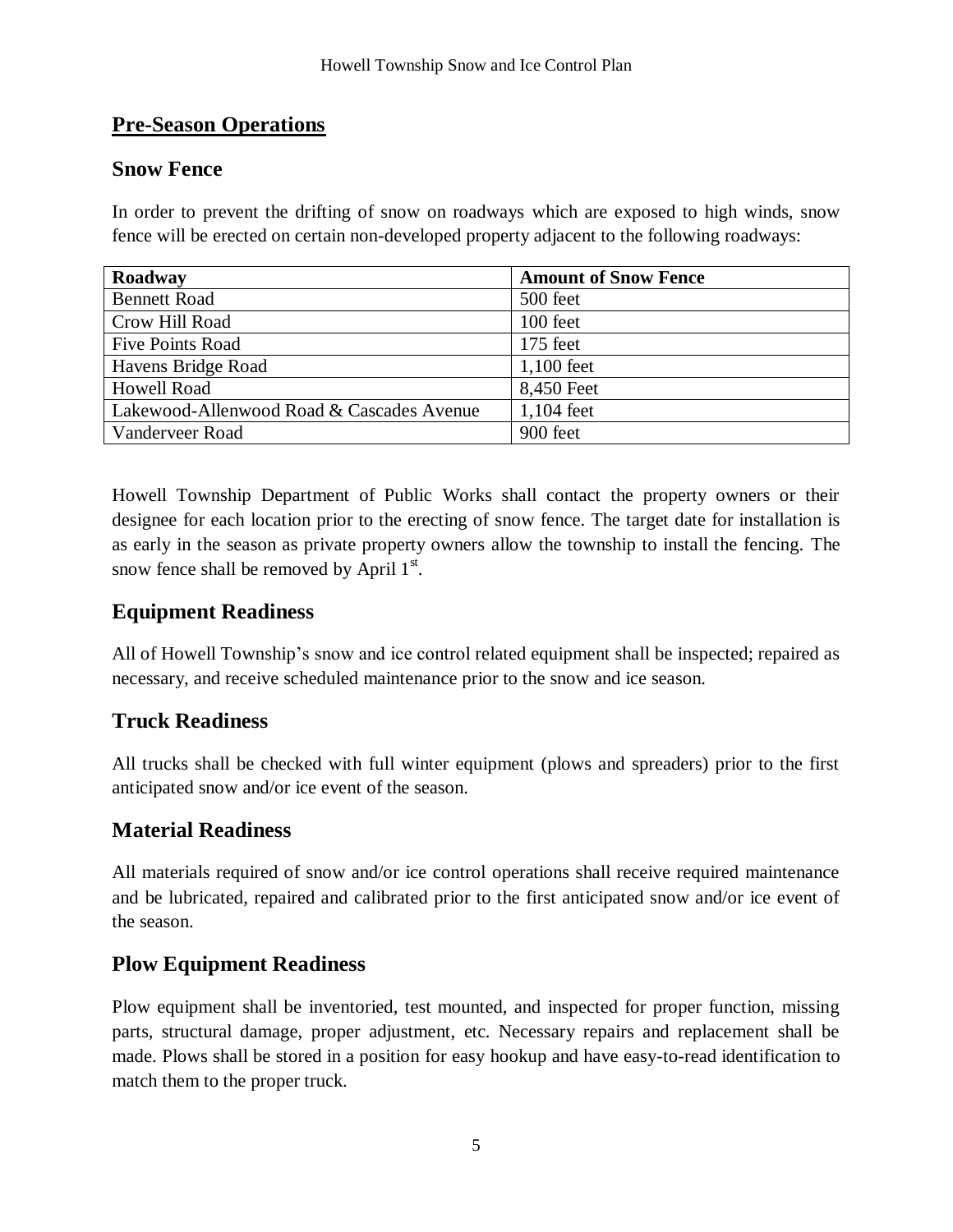#### **Spare Parts**

The maximum allowable stock of commonly used spare parts shall be acquired prior to the snow and ice season. These include: cutting edges, plow shoes, shear pins, nuts and bolts, filters, bulbs, spreader controller parts, springs, etc.

#### **Tools and Safety Gear**

Trucks shall be checked for the required compliment of tools and safety gear. These include: shovels, bars, hand tools, gloves, tow chains, etc.

#### **Personnel Readiness**

Sufficient personnel (full time & seasonal) shall be acquired and trained for snow and ice control operations prior to the snow and ice season. Specific route assignments shall be made prior to the snow and ice season. There shall, however, be provisions to accommodate the lack of personnel.

#### **Contract Services**

Given the current resource levels, the flexibility required to deal with snow and ice events of varying intensities is obtained through contracts with private sector services. These contracts provide additional snow and ice control equipment and operators for such equipment.

When snow and/or ice conditions are forecasted to have significant impact on roadway conditions, contract support may be authorized at the discretion of the Director of Public Works after consultation with the Township Manager based on their assessment of current conditions, weather forecast, and budgetary constraints.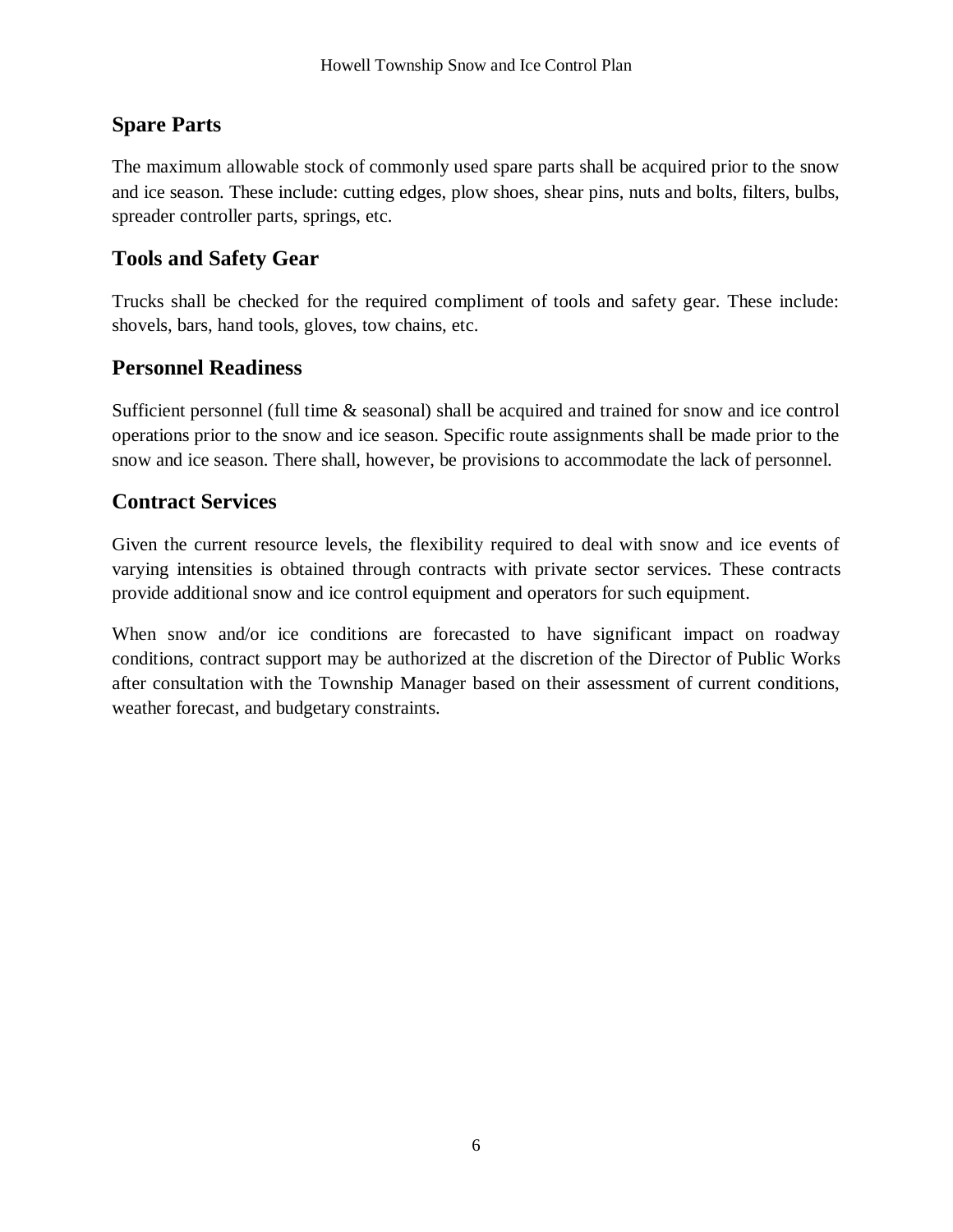# **Operations**

# **Goal of Snow and Ice Control Operations**

Howell Township will conduct snow and ice control activities that afford residents a reasonably safe and passable road surface as much of the time as possible. To accomplish that, snow and ice accumulations will be removed as soon as possible, consistent with resources. To the extent possible, the bond of snow and ice to the pavement will be prevented by the timely application of ice control chemicals.

Certain conditions such as blizzards, whiteouts, other locally severe snow and ice events, and other conditions unknown to or beyond the control of Howell Township's maintenance forces may temporarily preclude achieving this goal.

#### **Crew Assignment**

For the purpose of this plan, the Township is dived into multiple areas. Each of these areas is assigned a crew which is responsible for maintaining the roadways within the defined area during snow and ice events.

During snow and/or ice events, each crew will proceed to clear all the roadways within their assigned area. The initial roadway salting and/or plowing shall be done to maintain a single lane for emergency purposes. When the roadways are salted and/or plowed one time, the crews will return to those roadways that need to be re-salted, plowed and/or widened. Removal efforts shall continue until safety hazards caused by snow and/or ice have been eliminated.

The amount of snow, the type of snow and/or ice, and the duration of the storm affect the time it takes to complete work on each roadway. Therefore, a specific completion time cannot be given.

# **Personnel Policies**

A driver may be on duty a maximum of sixteen (16) hours. After that, the driver must be off duty for eight (8) continuous hours before returning to work. Our most experienced drivers will be utilized first unless a state of emergency is declared. Sufficient employees or contractors will be retained and their schedules rotated so that snow removal operations continue through off duty time.

The mechanics office shall be staffed during all snow and/or ice control operations.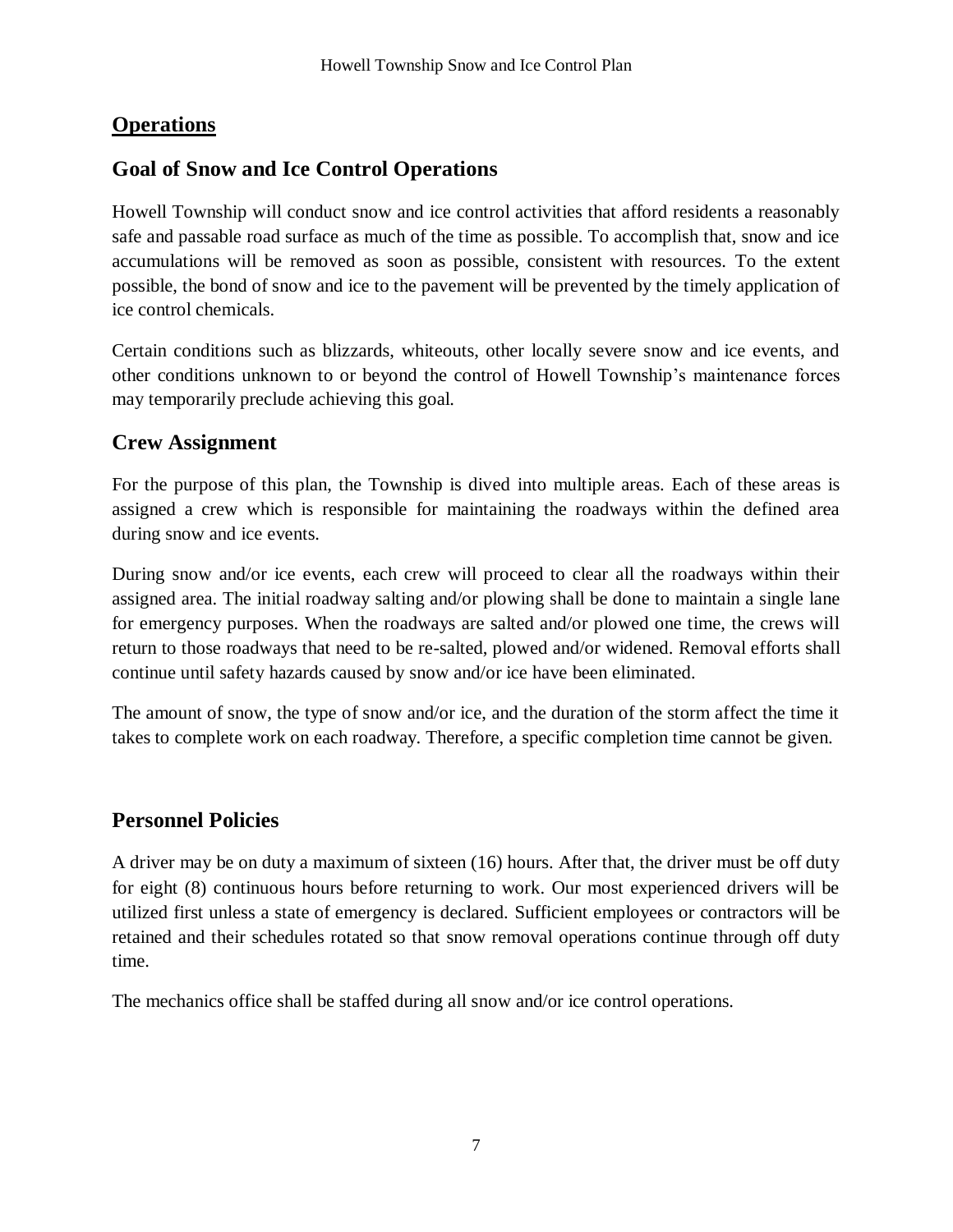# **Ice Control Inventory**

Salt Storage: Salt barn capable of storing 2,500 tons of material

Salt Brine Storage: 10,000 gallons

Howell Township acquires snow and ice control materials through the contract process, as per New Jersey purchasing laws (N.J.S.A. 40A:11-1 et seq.). Given the time required to establish a contract, these contracts and purchase requisitions shall be initiated prior to the snow and ice season.

| <b>Make</b>       | <b>Model</b>      | <b>Type</b>         | <b>Vehicle Number</b> |
|-------------------|-------------------|---------------------|-----------------------|
| Ford              | F250 4x4          | Pick Up             |                       |
| Ford              | F250 4x4          | Pick Up             | $\overline{2}$        |
| Dodge             | Ram 2500          | Pick Up             | $\overline{5}$        |
| Ford              | F450              | <b>Mason Dump</b>   | 6                     |
| Ford              | F450              | <b>Rack Body</b>    | $\overline{9}$        |
| Chevy             | 3500 4x4          | <b>Mason Dump</b>   | 10                    |
| Chevy             | 3500              | <b>Utility Body</b> | 11                    |
| Ford              | F450 Crew Cab 4x4 | <b>Mason Dump</b>   | 12                    |
| International     | 7400              | Dump Truck          | 15                    |
| International     | 7400              | Dump Truck          | 16                    |
| International     | 7400              | Dump Truck          | $\overline{17}$       |
| Peterbilt         | 330               | Dump Truck          | 18                    |
| Peterbilt         | 330               | Dump Truck          | 19                    |
| Peterbilt         | 330               | Dump Truck          | 20                    |
| Peterbilt         | 330               | Dump Truck          | $\overline{21}$       |
| Peterbilt         | 340               | Dump Truck          | 22                    |
| Peterbilt         | 340               | Dump Truck          | 23                    |
| Peterbilt         | 340               | Dump Truck          | 24                    |
| International     | 7400              | Dump Truck          | 49                    |
| International     | 4900              | Dump Truck          | 60                    |
| International     | 4900              | Dump Truck          | 61                    |
| International     | 7900              | Dump Truck          | 62                    |
| International     | 7900              | Dump Truck          | 63                    |
| International     | 7900              | Dump Truck          | 64                    |
| Ford              | F450              | Rack Body           | $\overline{67}$       |
| Ford              | F450              | <b>Rack Body</b>    | 68                    |
| Mack              | Granite           | Rolloff             | 72                    |
| Mack              | Granite           | Rolloff             | $\overline{73}$       |
| Peterbilt         | 357               | Rolloff             | 74                    |
| Mack              | Granite           | Rolloff             | 75                    |
| Mack              | Granite           | Rolloff             | $\overline{76}$       |
| Cat               | $\overline{924K}$ | Loader              | $\overline{98}$       |
| Case              | 721D              | Loader              | 104                   |
| <b>John Deere</b> | 624k              | Loader              | 105                   |

# **Equipment Inventory**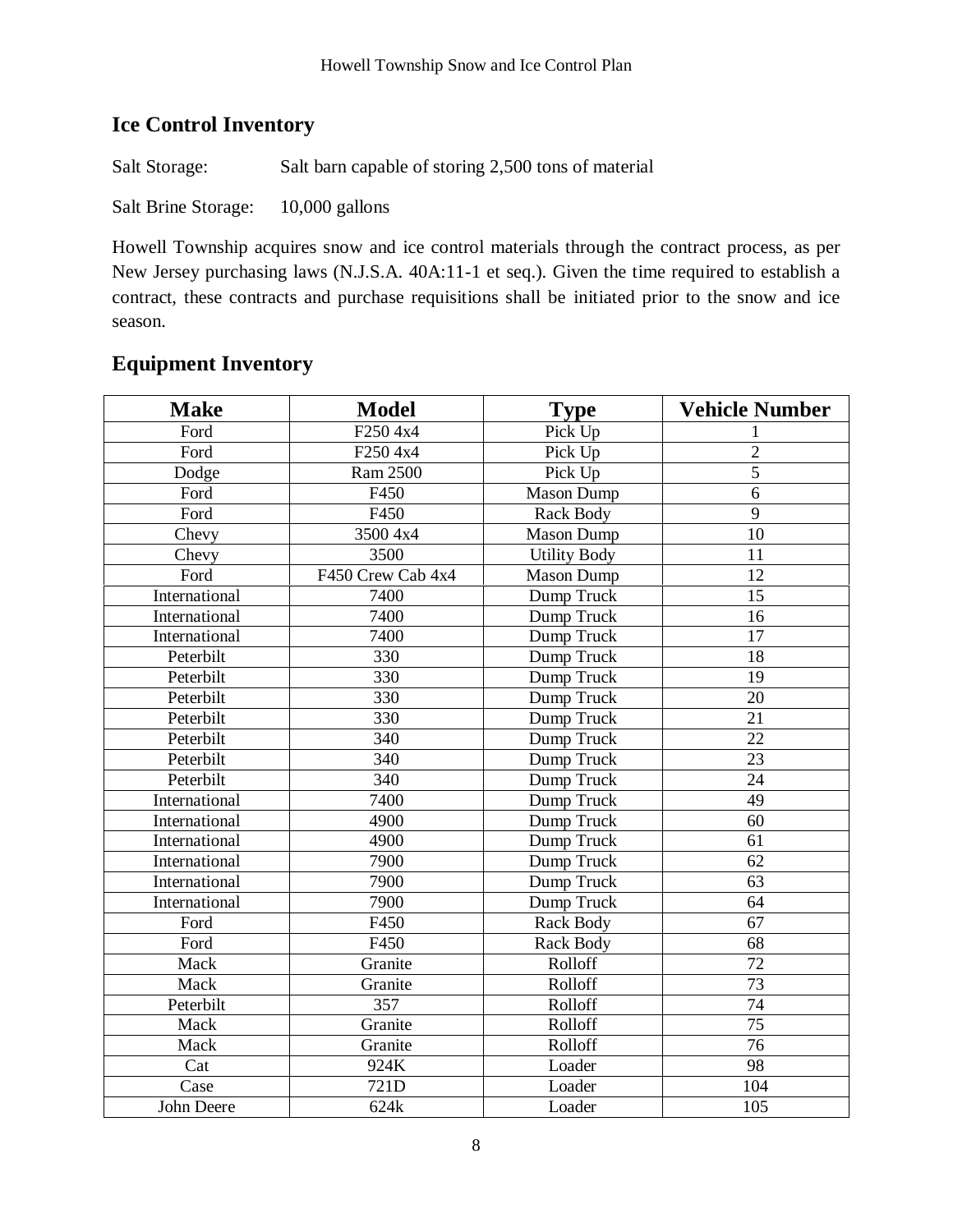#### Howell Township Snow and Ice Control Plan

| Case        | 580L             | <b>Backhoe</b>      | 110  |
|-------------|------------------|---------------------|------|
| Case        | 580M             | <b>Backhoe</b>      | 111  |
| Ford        | F250 Ext. Cab    | <b>Utility Body</b> | 7708 |
| Ford        | F450             | <b>Mason Dump</b>   | 7709 |
| New Holland | LS180            | Skid Steer          | 7707 |
| New Holland | LS180            | Skid Steer          | 7711 |
| Ford        | F450             | <b>Mason Dump</b>   | 7720 |
| Ford        | F450             | <b>Mason Dump</b>   | 7721 |
| Ford        | F450             | <b>Utility Body</b> | 7741 |
| Ford        | F <sub>250</sub> | <b>Utility Body</b> | 7745 |
| Ford        | F550             | Rack Body           | 7751 |
| Ford        | F550             | Rack Body           | 7752 |
| Ford        | F550 Crew        | Rack Body           | 7753 |

#### **Operator Communication with Residents**

Operators are to report all stranded or stuck vehicles to the Public Works office. Operators may stop to check and see if the vehicles passengers are safe.

If an operator is being flagged down to stop by a resident, the operator may stop; however, the operator should offer that all disputes or concerns be directed to the Public Works office.

The Public Works office can be reached at (732) 938-4500 ext. 2450.

*In case of emergency, dial 9-1-1.*

#### **Weather Forecasting**

There are a variety of weather forecast products available to Howell Township's maintenance forces. Decision-makers shall be simultaneously evaluating short-term, mid-term, and long-term forecasts. Information on precipitation shall include onset, cessation, type and intensity. Other relevant factors include air temperature, dew point, wind speed, wind direction, and cloud coverage.

Weather data is provided daily by the National Weather Services (NWS). If a snow and/or ice event is forecasted to impact Howell Township, more frequent reports are provided. Conditions shall be continuously monitored throughout the duration of a snow and/or ice event.

#### **Plowing and Spreading Operations**

Due to the varied nature of snow and/or ice events, Howell Township must react to each individual event in a manner that utilizes resources in the most effective and economical way.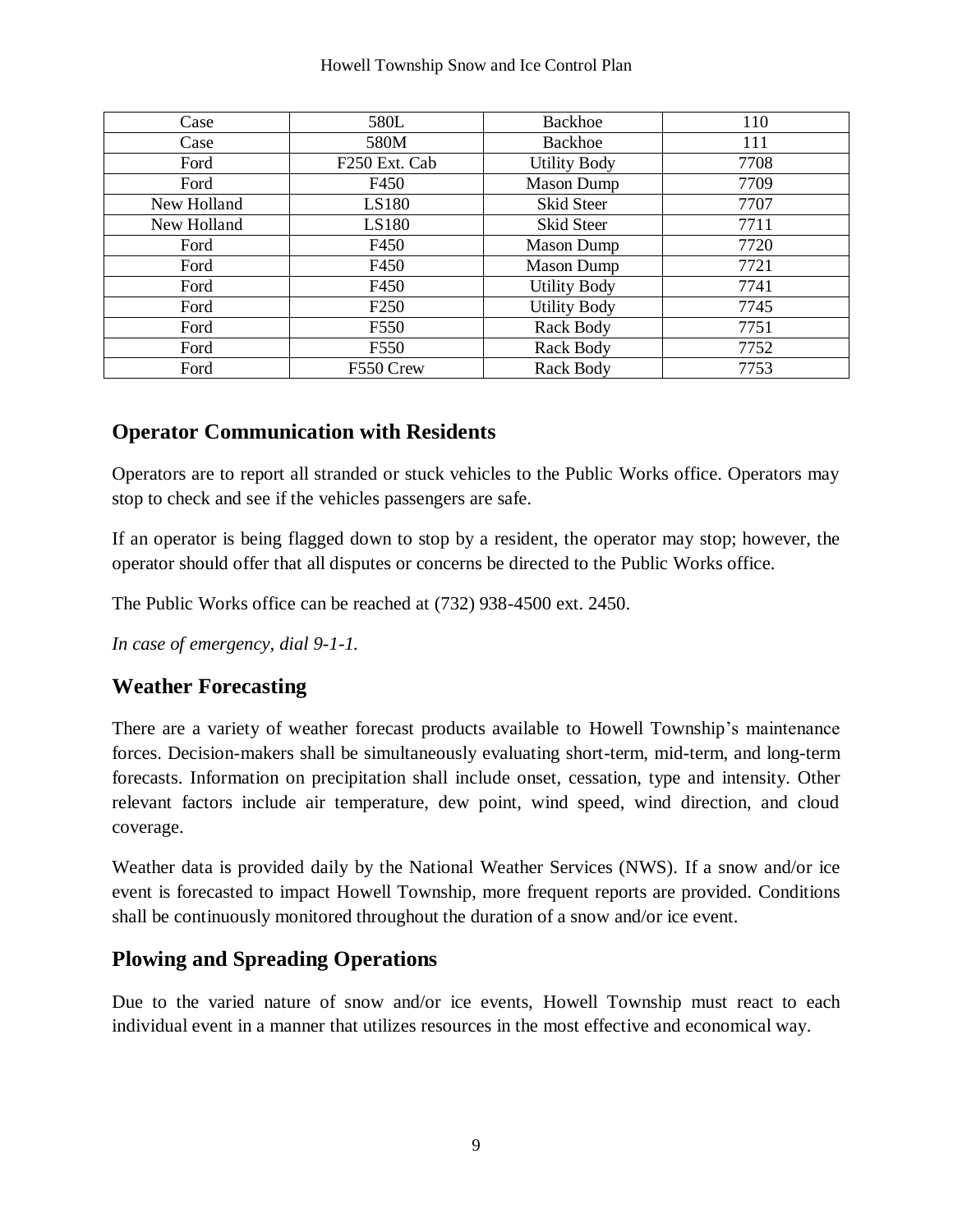The Director of Public Works or his/her designee shall exercise local judgment determining appropriate snow and ice control methods for the specific weather condition expected in each event.

The Director of Public Works or his/her designee shall closely monitor weather service forecasts and storm development to best plan for and respond to the conditions.

The number of crews may range between two (2) trucks to monitor and respond to reports of poor roadway conditions, and may increase to full snow and ice control operations which requires all operators to work in sixteen (16) hour rotating shifts to provide around the clock roadway maintenance.

#### **General Operator Guidelines:**

- 1. To the extent possible, traffic should not have to pass through a berm of plowed snow.
- 2. All plowing shall be done with trucks moving in the direction of traffic, except in an emergency situations where the work area is closed to traffic or, backing in the direction of traffic is required to spread material on icy surfaces where normal directional travel will not provide sufficient traction for the truck to move and as necessary in cul-de-sacs.
- 3. To the extent possible, snow shall be plowed beyond the point where it could melt and run back across the roadway.
- 4. Plowed snow shall not be cast into traffic.
- 5. Anytime there is enough snow on the road to be plowed, it shall be plowed.
- 6. In events where snow is likely to change to freezing rain before ending, consideration shall be given to leaving enough unplowed snow on the roadway to absorb the freezing rain. The roadway shall be plowed and treated after the event has ended.
- 7. At the end of a storm, snow shall be pushed back as much as possible.

#### **Emergency and Special Needs Response**

In the event that the Department of Public Works is notified by emergency response personnel, including Police, Fire and Emergency Medical Services, in which special assistance during periods of snow and/or ice is required, maintenance crews shall assist those agencies by clearing the necessary roadways for an efficient response.

#### **Material Usage**

The use of all snow and ice control materials shall be recorded at the end of each shift. This information shall be recorded with the Department of Public Works and a running total shall be kept for each storm event as well as a grand total for the season.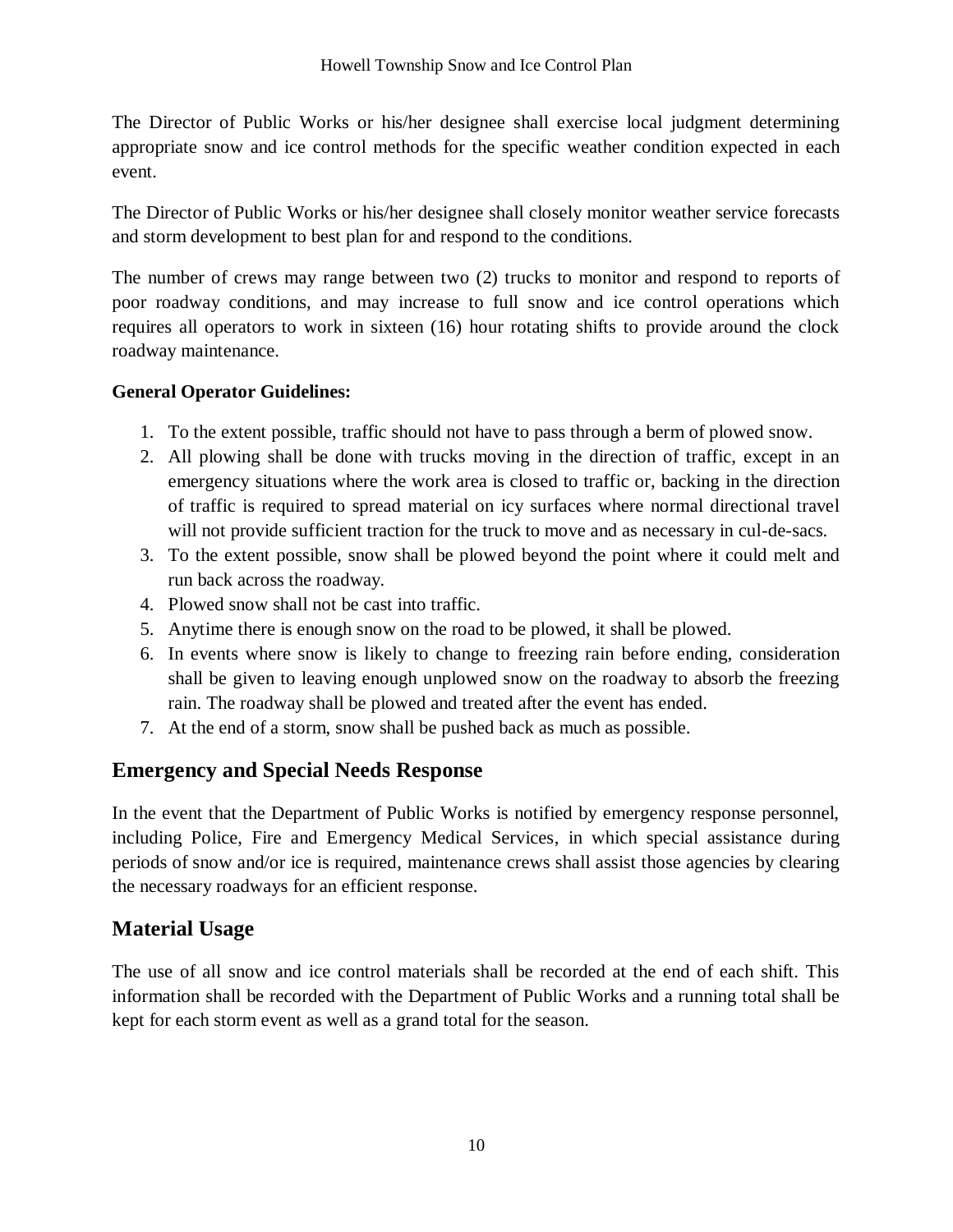Howell Township shall:

- 1. Use only the amount of salt necessary to provide a satisfactory level of service for individual combinations of weather and road conditions
- 2. Calibrate all materials spreading equipment to allow the proper application rates of salt
- 3. Conduct operations in an efficient and effective manor
- 4. Store all salt under structural cover
- 5. Load salt onto trucks within the salt storage structure to the extent possible
- 6. Load trucks only to a point below where spillage is likely to occur
- 7. Wash all trucks and spreaders in the wash bay where appropriate waste water controls are in place.
- 8. All salt spillage in the yard shall be cleaned up as soon as time permits.

# **Documentation and Reporting**

It shall be the responsibility of the Foremans to prepare a report of the snow and/or ice control operations. The report shall contain the following information:

- 1. Equipment and personnel deployed.
- 2. Type of work performed (spreading, plowing)
- 3. A brief narrative outlining any significant issues or problems encountered during operations.

The report shall be recorded with the Department of Public Works.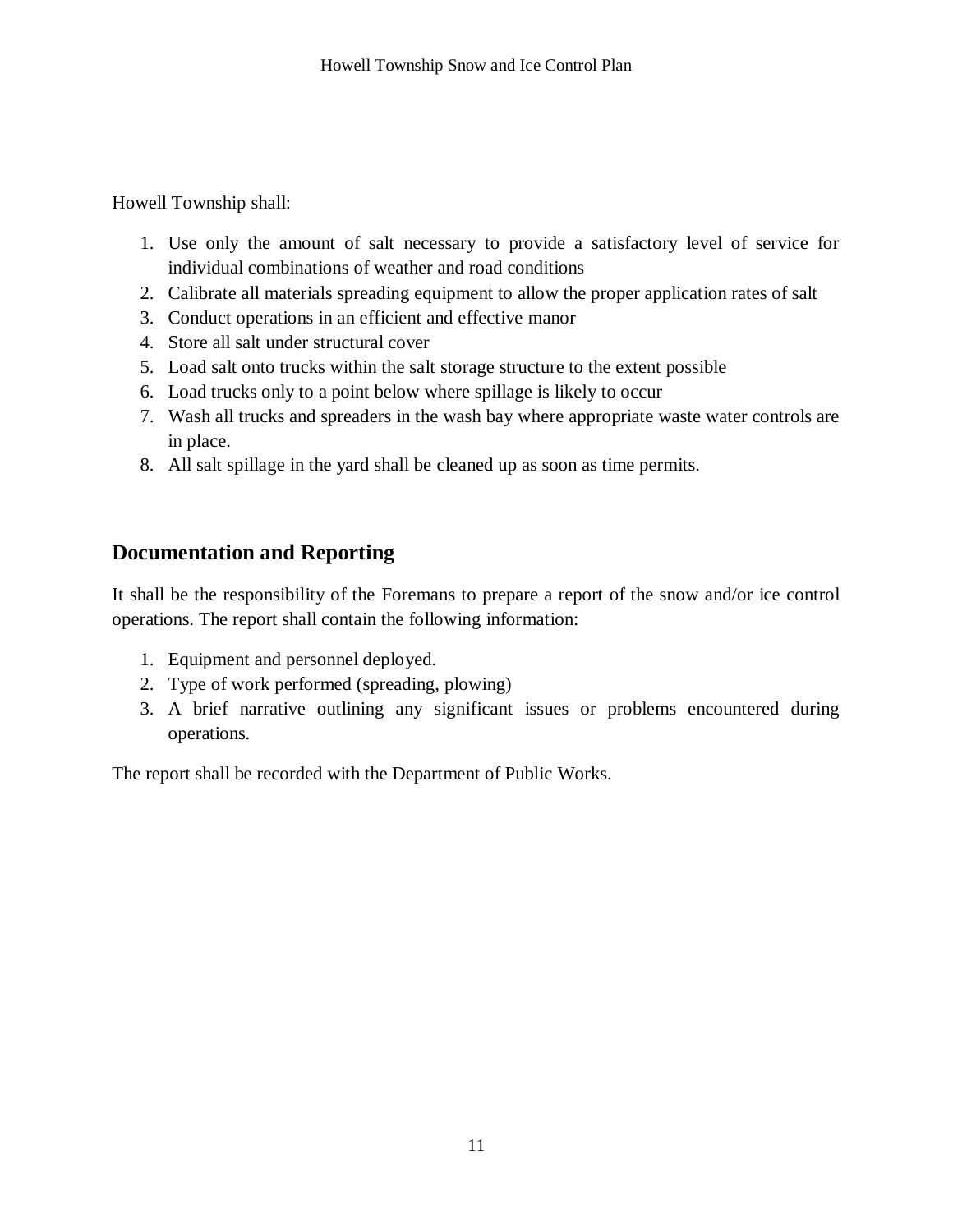#### **Post-Event Operations**

#### **Safety Restoration and Cleanup Operations**

After all Howell Township maintained roadways are in satisfactory condition, safety restoration and cleanup operations shall begin and continue until complete or operations are directed to higher priority snow and ice control or emergency work. This work will generally be performed on a regular time basis. Cleanup operations that may impact traffic flow or larger numbers of motorists shall be performed in lower volume time periods if possible. For such operations, traffic protection shall be utilized where appropriate.

#### **Drainage Restoration**

After safety restorations and cleanup operations have been completed, drainage facilities shall be inspected and cleared as necessary.

#### **Evaluation**

Post-event evaluation shall be conducted. The following issues shall be discussed and significant findings/results shall be committed to record:

- 1. Personnel issues
- 2. Material and material management issues
- 3. Equipment issues
- 4. Safety issues
- 5. Weather and information system accuracy
- 6. Observed storm conditions
- 7. Treatment effectiveness and pavement conditions
- 8. Motorist response issues
- 9. Effectiveness and efficiency of safety restoration activities

#### **Post-Event Operational Tasks**

The following is a partial list of post-event operational tasks that shall be accomplished:

- 1. Asses equipment inventory
- 2. Asses materials inventory
- 3. Treat persistent snow and ice conditions
- 4. Road maintenance
	- a. Pothole patching
	- b. Brush and tree work
	- c. Sign work